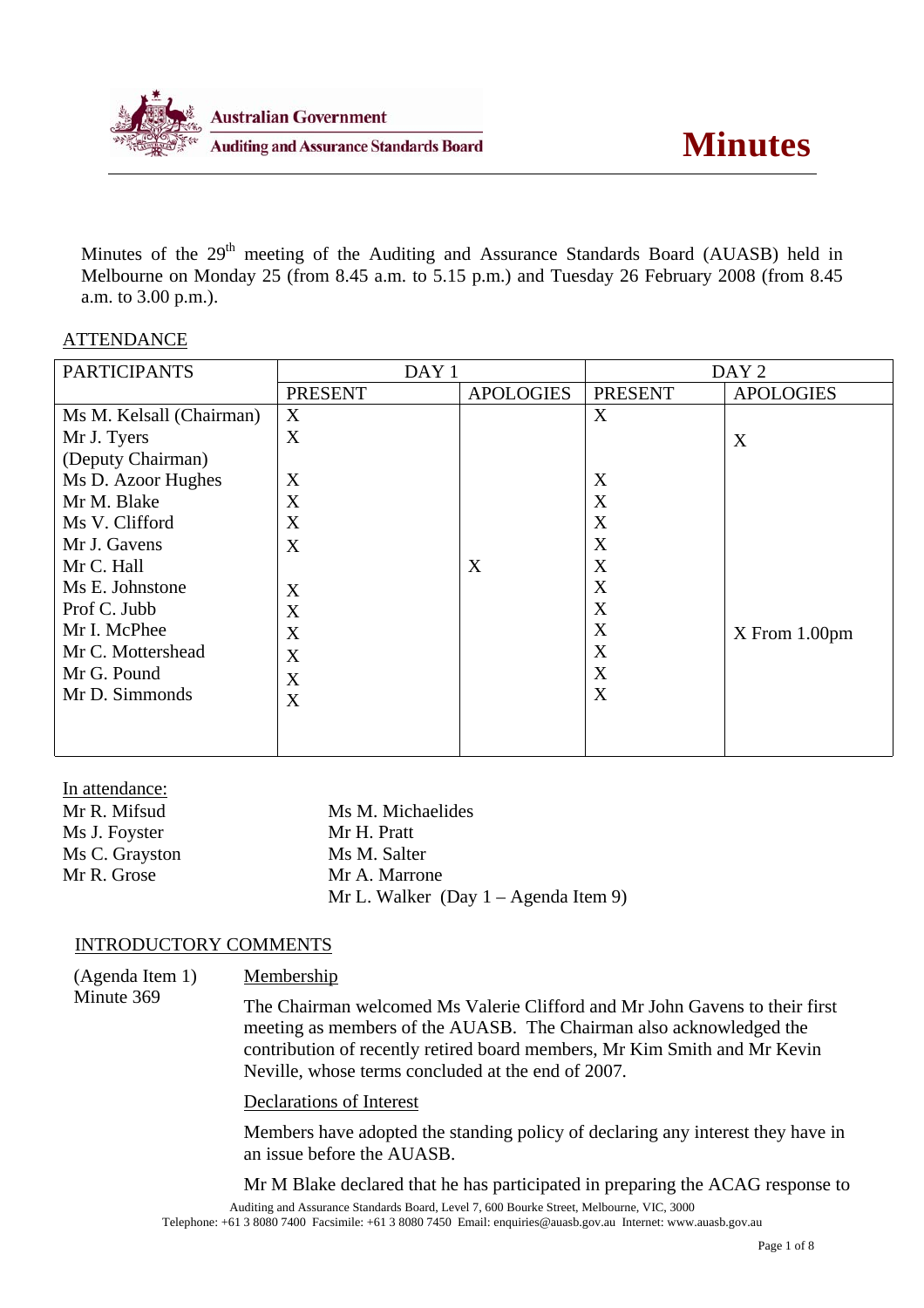

AUASB ED 5/07 on Compliance Engagements.

No other declarations of interest were declared.

# MINUTES OF PREVIOUS AUASB MEETING

(Agenda Item 2) Minute 370 Minutes of the previous meeting of the AUASB held 3 December 2007 The minutes of the 28<sup>th</sup> meeting of the AUASB held on 3 December 2007, were approved and signed as a correct record.

# MATTERS ARISING FROM ACTION ITEMS NOT DEALT WITH ELSEWHERE

| (Agenda Item 3) | Matters arising brought forward                                                          |
|-----------------|------------------------------------------------------------------------------------------|
| Minute 371      | The status of matters arising brought forward from previous AUASB meetings<br>was noted. |

# REPORTS FROM AUASB CHAIRMAN AND CORPORATE MATTERS

| (Agenda Item 4)<br>Minute 372 | (a) | Report on recent meetings attended:                                                                                                                                                                                                                                                                                                                                 |  |  |
|-------------------------------|-----|---------------------------------------------------------------------------------------------------------------------------------------------------------------------------------------------------------------------------------------------------------------------------------------------------------------------------------------------------------------------|--|--|
|                               |     | $\mathbf{i}$ .<br>The Chairman reported on recent meetings with:                                                                                                                                                                                                                                                                                                    |  |  |
|                               |     | <b>FRC</b><br>$\bullet$                                                                                                                                                                                                                                                                                                                                             |  |  |
|                               |     | <b>TTAASAG</b>                                                                                                                                                                                                                                                                                                                                                      |  |  |
|                               |     | <b>FRC</b> Finance Committee                                                                                                                                                                                                                                                                                                                                        |  |  |
|                               |     | <b>ASIC Standing Chairs Committee</b>                                                                                                                                                                                                                                                                                                                               |  |  |
|                               |     | ii.<br>R Mifsud reported on recent meetings with:                                                                                                                                                                                                                                                                                                                   |  |  |
|                               |     | Dept. of Climate Change – National Greenhouse and Energy<br><b>Reporting System</b>                                                                                                                                                                                                                                                                                 |  |  |
|                               |     | APRA – regular meeting to discuss APRA/AUASB<br>developments                                                                                                                                                                                                                                                                                                        |  |  |
|                               | (b) | Corporate matters                                                                                                                                                                                                                                                                                                                                                   |  |  |
|                               |     | The Chairman informed the Board of forthcoming meetings on the<br>implementation of the Uhrig proposals which would involve a<br>restructuring of the AUASB and AASB organisations, and their<br>potential implications for the relationship between the AUASB and the<br>FRC.                                                                                      |  |  |
|                               | (c) | <u> Consultative Meeting – Feedback on 4 December 2007 meeting</u>                                                                                                                                                                                                                                                                                                  |  |  |
|                               |     | The AUASB received an update on the Consultative meeting.                                                                                                                                                                                                                                                                                                           |  |  |
|                               |     | 34 representatives from key stakeholders and constituents attended the<br>meeting, and five constituents presented on their perspectives of the first<br>Auditing and Assurance Standards Board, Level 7, 600 Bourke Street, Melbourne, VIC, 3000<br>Telephone: +61 3 8080 7400 Facsimile: +61 3 8080 7450 Email: enquiries@auasb.gov.au Internet: www.auasb.gov.au |  |  |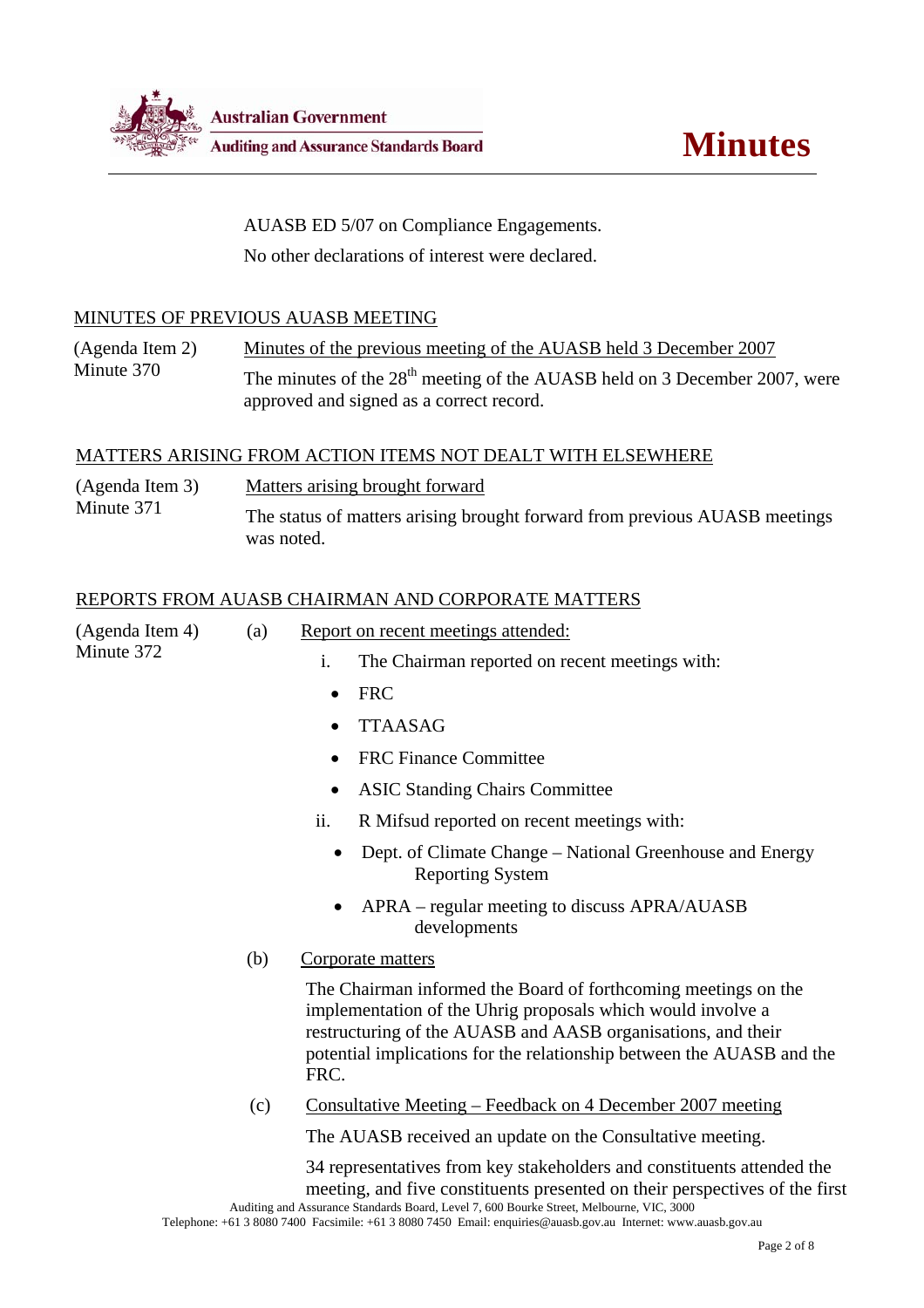

year of application of ASAs:

Responses to the Evaluation Questionnaire and general feedback indicated that the meeting was well received and considered informative and useful.

The AUASB will conduct further meetings an annual basis to promote discussion which should be valuable in gaining feedback and buy-in from constituents on the AUASB's strategic objectives and actions.

# (d) 2008-2009 Business Plan & Work Programme

An "Outline of the 2008-2009 Business Plan" provided to the FRC was tabled together with the proposed Work Programme to 30 June 2008 and for the 2008-2009 year.

The Chairman reported that the AUASB is working with the FRC and AASB to provide its business plan for 2008-2009 on a consistent format, incorporating the concept of "strategy on a page". The process entails a detailed "bottom up" consideration of projects and staffing requirements for the forthcoming year.

The AUASB considered key strategies to be included in the business plan.

A draft of the Plan in the new format will be tabled at the 14 April AUASB meeting

## ASAE 3500 PERFORMANCE ENGAGENMENTS

Minute 374

Agenda Item 5) Minute 373 Consider final draft of ASAE 3500 *Performance Engagements* The AUASB considered a final draft of the proposed ASAE 3500 *Performance Engagements* and subject to minor amendments approved the release of ED 1/08 for exposure with comments due by 15 April 2008.

### GS 007 AUDIT IMPLICATIONS OF THE USE OF SERVICE ORGANISATIONS FOR INVESTMENT MAGEMENT SERVICES

(Agenda Item 6) Consider Final Draft of Guidance Statement for Approval

> The AUASB considered and approved for release Guidance Statement GS 007 *Audit Implications on the Use of Service Organisations for Investment Management Services.*

The Guidance Statement will be released early next month, and will be operative for reporting periods commencing on or after 1 July 2008.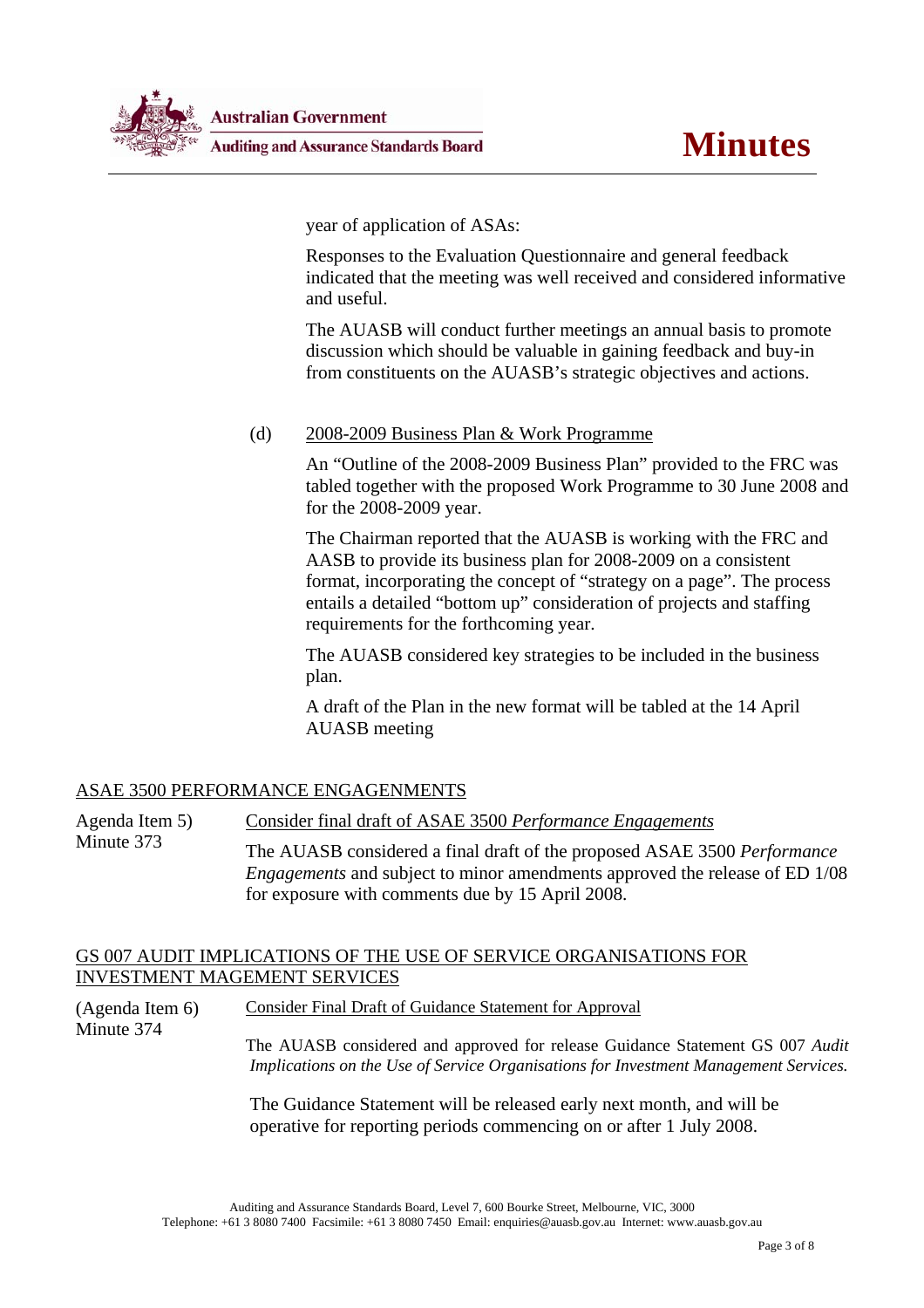

### ASRE 2400 REVIEW OF FINANCIAL REPORTS AND OTHER FINANCIAL INFORMATION

(Agenda Item 7) Minute 375

Consider Update on IAASB Amendments and Impact on Australian Standards on Review Engagement

The AUASB considered amendments to the proposed Standards on Review Engagements:

- ASRE 2400 Review of Financial Reports
- ASRE 2405 Review of Other Historical Financial Information
- ASRE 2410 Review of an Interim Financial Report Performed by the Independent Auditor of the Entity

The AUASB was provided with a brief outline of the development of the review Standards, including amendments to ISRE 2400 and ISRE 2410 made by the IAASB at its December 2007 meeting.

The Board considered first the proposed changes to ASRE 2410 that reflected the recent IAASB amendments. The point was raised that adoption of the IAASB's amendment wording was inappropriate for ASRE 2410 as it meant that the entire Standard is to be adapted when reviewing other than interim financial information. The Board agreed on revised wording and the Board also requested minor changes to the proposed application paragraphs and the title of the Standard.

As a consequence of the proposed expansion in the scope of ASRE 2410, the Board also considered the proposed inclusion of requirements and guidance relating to financial reporting frameworks not designed for fair presentation. The Board rejected the proposed amendment and requested that such reviews be incorporated in ASRE 2405. This point led to further discussion on the definition of "financial report". The Board requested additional guidance to be included in the review Standards where appropriate, to clarify the meaning of "financial report".

The Board was briefed on the remaining matters listed in the issues paper and it requested that the explanatory diagrams contained within the *Explanatory Guide to Review Engagements* be included in the Preface of each review standard.

It was agreed that the amendments to the suite of review standards be processed as quickly as possible with a view to out-of-session approval, if possible. Further, it was agreed that the exposure period should be 45 days.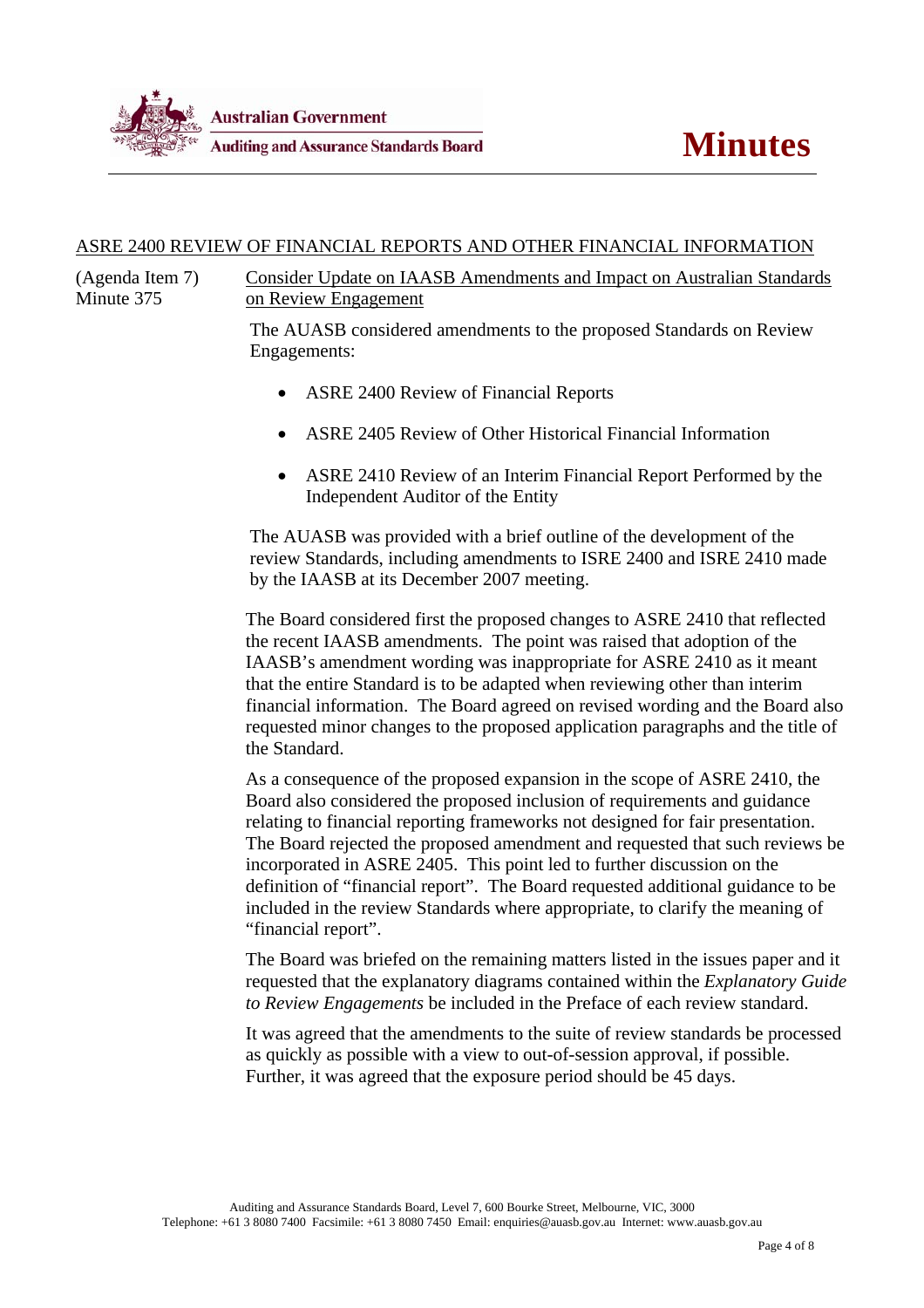

#### ASRE 3100 COMPLIANCE ENGAGEMENTS

(Agenda Item 8) Minute 376 Consider Update on Reponses to ED 5/07

The AUASB was provided with an update on responses received in respect of ED 5/07 which closed for comment on 15 February 2008. Submissions have now been received from a number of organisations. The ED submissions are yet to be reviewed in detail; however in the main most respondent's were supportive of the proposed standard.

The AUASB requested that responses be considered, and that a final version of the Standard be presented for approval at the 14 April 2008 AUASB meeting.

#### GUIDANCE STATEMENT – FINANCIAL AND COMPLIANCE AUDITS OF SELF MANAGED SUPERANNUATION FUNDS

(Agenda Item 9) Minute 377 Consider First Draft of Proposed Guidance Statement

The AUASB considered the first draft of the proposed Guidance Statement and requested various amendments and further consideration by the Project Advisory Group.

The AUASB requested that a further revision be tabled for consideration at the June AUASB meeting.

#### SUSTAINABILITY – ASSURANCE ON GREENHOUSE AND ENERGY REPORTING

(Agenda Item 10) Minute 378 Consider Update on Government Paper on Greenhouse and Energy Reporting Requirements

> The AUASB received an update on recent meetings with the Department of Climate Change and the status of the Department's project on issuing Regulations and Policy under the National Greenhouse and Energy Reporting Act (NGER).

> The AUASB has been advised by the Department that it is the process of obtaining feedback on its Regulations Discussion Paper in order to begin drafting its external audit requirements under the NGER, which would incorporate ASAE 3000 and ASAE 3100, once the latter is finalised.

The AUASB agreed to continue working with the Department on the proposed audit requirements.

#### SME AUDIT ISSUES

Consider IFAC SMP Guide and Strategies for Going Forward

The AUASB considered the Guide to Using International Standards on Auditing in the Audits of Small and Medium-sized Entities issued by the International Federation of Accountant's (IFAC) Small and Medium Practices (SMP) Committee in December 2007.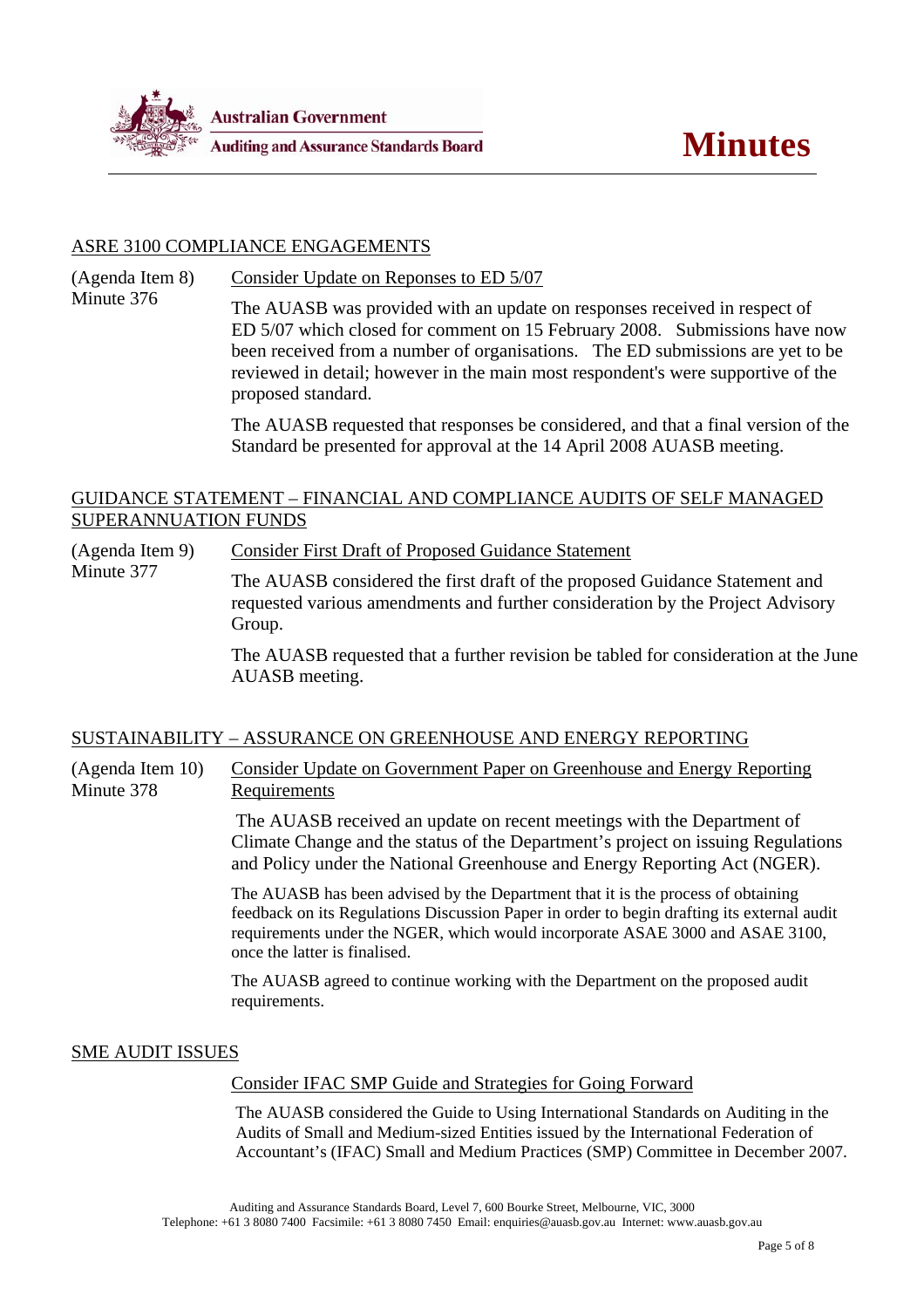

The AUASB was informed that the Institute of Chartered Accountants in Australia will be adapting the guide for issuance in Australia. The AUASB welcomed this initiative.

### ASA REDRAFTING – (CLARITY FORMAT)

(Agenda Item 12) (Agenda Item 12) ASA REDRAFTING – (CLARITY FORMAT)<br>Minute 380

- (a) Consider the ASA Redrafting Project Plan
- (b) Resolve preliminary issues
- (c) Approve the drafting policies and rules
- (d) Approve the "ASA Redrafting Pack"

The AUASB was presented with an overview of the ASA Redrafting Project Plan and was informed that it was still work-in-progress. For example a communications plan was yet to be developed in detail.

In particular there was discussion about, and clarification of, the proposed drafting policies and rules. Some changes were requested and general agreement reached. The Board gave preliminary approval of the policies and rules in order for the technical group to commence work on the first group of standards. It was understood that the drafting policies and rules are likely to be updated and refined as the project progresses.

The Board also gave preliminary approval to the proposed timetable which contemplates completion in July 2009 with the revised standards becoming operative for financial reporting periods commencing on or after 1 January 2010.

The Board also considered the proposed "ASA Redrafting Pack" which detailed the documentation that would accompany each redrafted ASA presented to the Board. The Board approved the pack with the understanding that *clean* copies of the redrafted ASA, the extant ASA and the redrafted ISA were not required.

The Board considered the issues paper (Agenda Item 12.1). All matters were resolved.

## AUDIT IMPLICATIONS OF AASB 1049

(Agenda Item 13) Minute 381 Consider and approve a revised project plan and consider the updated list of audit issues

> Auditing and Assurance Standards Board, Level 7, 600 Bourke Street, Melbourne, VIC, 3000 The AUASB reviewed and approved a project plan to consider the audit implications of AASB 1049 *Whole of Government and General Government Sector financial Reporting* issued on 30 October 2007. The updated list of audit issues was discussed in brief. The AUASB requested that the technical group liaise with a public sector group currently reviewing AASB 1049, in order to

Telephone: +61 3 8080 7400 Facsimile: +61 3 8080 7450 Email: enquiries@auasb.gov.au Internet: www.auasb.gov.au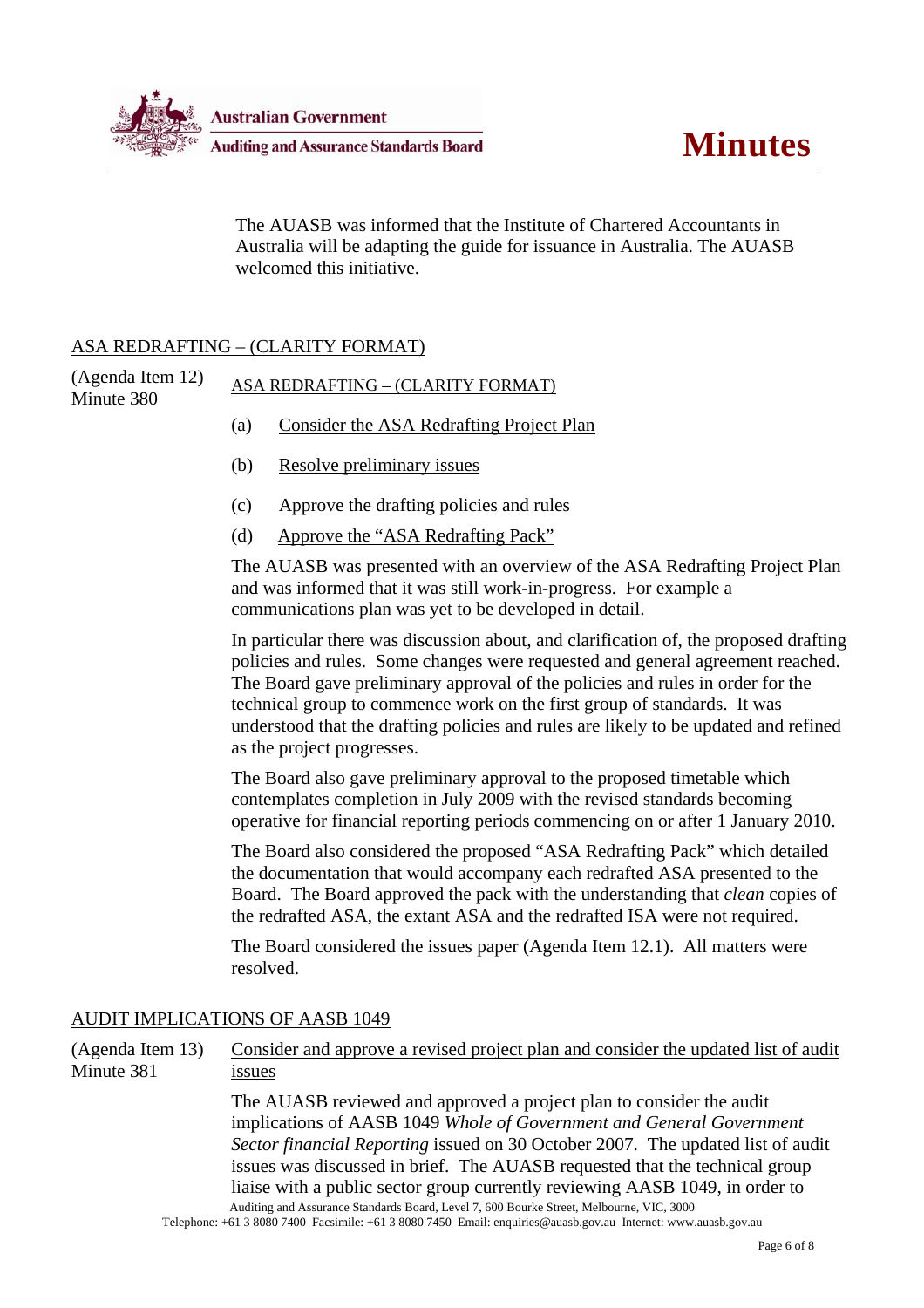

submit an updated list to the Project Advisory Group meeting scheduled for 12 March 2008.

The AUASB requested a further update be presented at the 14 April AUASB meeting.

## GUIDANCE STATEMENT – AUTHORISED DEPOSIT TAKING INSTITUTIONS

(Agenda Item 14) Consider Project Plan to Formulate Guidance Statement

Minute 382

The AUASB considered and approved a Project Plan to develop and issue interim guidance to assist auditors of client Authorised Deposit-Taking Institutions (ADIs) reporting pursuant to the prudential reporting requirements specified by APRA in its Prudential Standard APS 310 *Audit & Related Arrangements for Prudential Reporting*.

This guidance will be issued as an Addendum to AGS 1008 and will consist primarily of example prudential reports to be used by ADI auditors for prudential reporting purposes. The Guidance Statement will apply to client ADIs with 31 March 2008 and 30 June 2008 reporting periods.

The AUASB requested that a draft Addendum be tabled for consideration at the 14 April 2008 AUASB meeting.

#### GUIDANCE STATEMENT –BANK CONFIRMATIONS

(Agenda Item 15) Minute 383 Consider First Draft of Guidance Statement - Bank Confirmation Requests The Board considered the first draft of proposed Guidance Statement - Bank Confirmation Requests (revision of AGS 1002). The draft at was prepared based on feedback received from large and medium sized accounting firms and the recently prepared Practice Note 16 issued by the Auditing Practices Board in the UK.

The Board requested a number of amendments and further input from practitioners and the Australian Bankers Association.

A further revision is to be considered at the 2-3 June AUASB meeting

# GUIDANCE STATEMENT– PRIVITY LETTERS

(Agenda Item 16) Minute 384 Consider issues on revision of AGS 1014 Privity Letter Requests The AUASB considered the merits of drafting a new Guidance Statement on Privity Letter Requests Based on the feedback received from large, medium and small accounting firms, The Board noted that Privity Letter Requests are rarely used and considered that